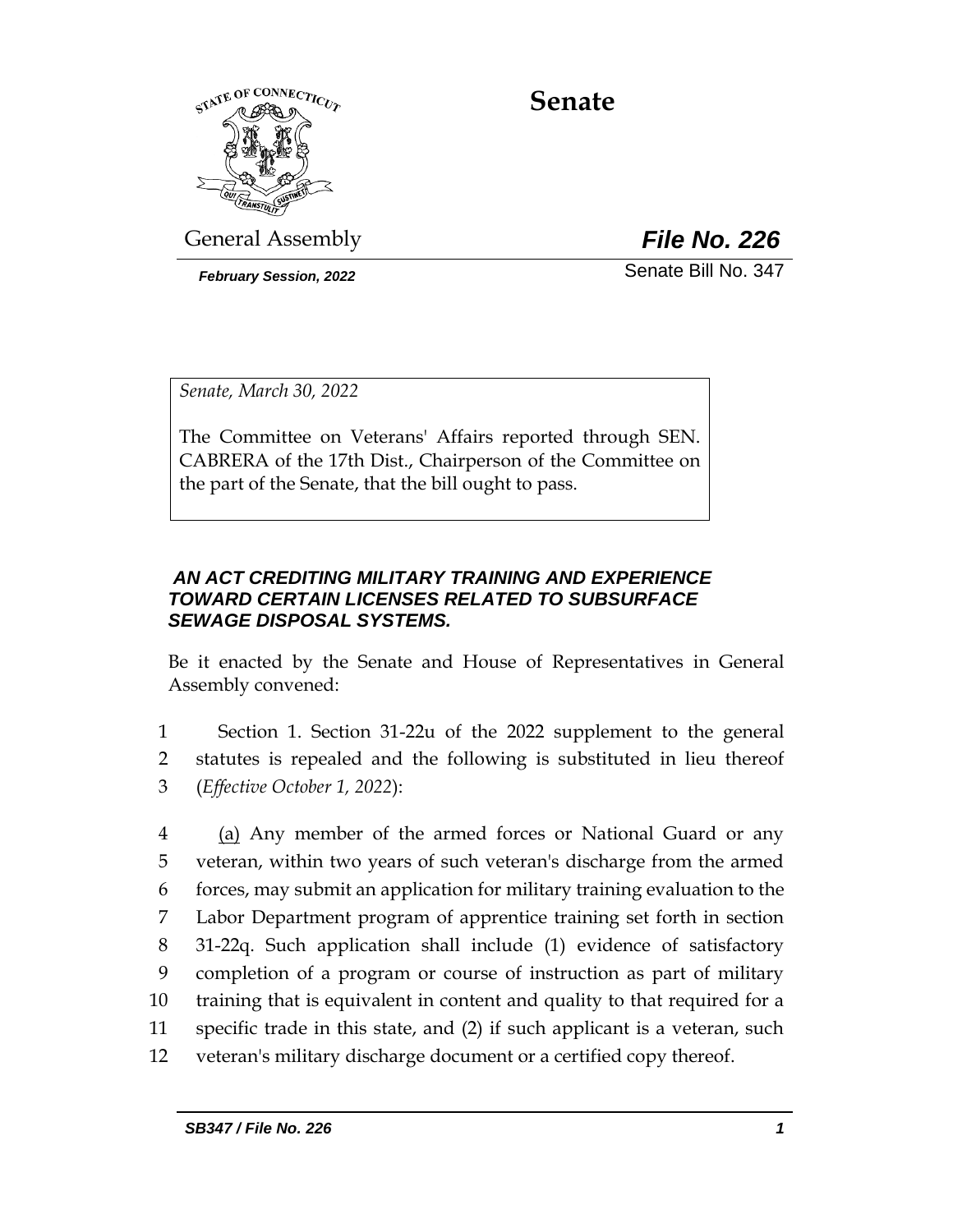(b) (1) The Labor Commissioner shall evaluate any such application and determine whether the applicant's military training may be 15 substituted for  $(A)$  all or part of the term of an apprenticeship program registered with the Labor Department for a specific trade, **[**. If**]** or (B) an apprentice's permit issued by the Department of Public Health under 18 subsection (b) of section 20-341d for subsurface sewage disposal system work.

 (2) In the case of a specific trade under subparagraph (A) of subdivision (1) of this subsection, if the commissioner determines that the applicant's military training is equivalent to the training required for completion of **[**such**]** an apprenticeship program for such trade, the commissioner shall issue such applicant a recommendation for review by the appropriate examining board established under section 20-331. 26 Presentation of such recommendation, pursuant to section 20-333, as amended by this act, shall allow such applicant to sit for any licensure examination without **[**participation**]** such applicant having participated in an apprenticeship program. If the commissioner determines that the applicant's military training is equivalent to part of the training required for completion of an apprenticeship program, such applicant's hours of qualified military training, as determined by the commissioner, shall be deducted from the hours of apprenticeship training required for the specific trade, provided (A) such applicant completes the minimum number of hours of apprenticeship training required under federal law, and (B) prior to implementation of this provision, the Labor Department obtains concurrence with such provision from the federal office of apprenticeship pursuant to 29 CFR 29.13(b)(9).

 (3) In the case of subsurface sewage disposal system work under subparagraph (B) of subdivision (1) of this subsection, if the commissioner determines that the applicant's military training is equivalent to the apprentice's permit issued for such work, the commissioner shall issue such applicant a recommendation for review by the Department of Public Health. Presentation of such recommendation, pursuant to section 20-341e, as amended by this act, shall allow such applicant to sit for any licensure examination without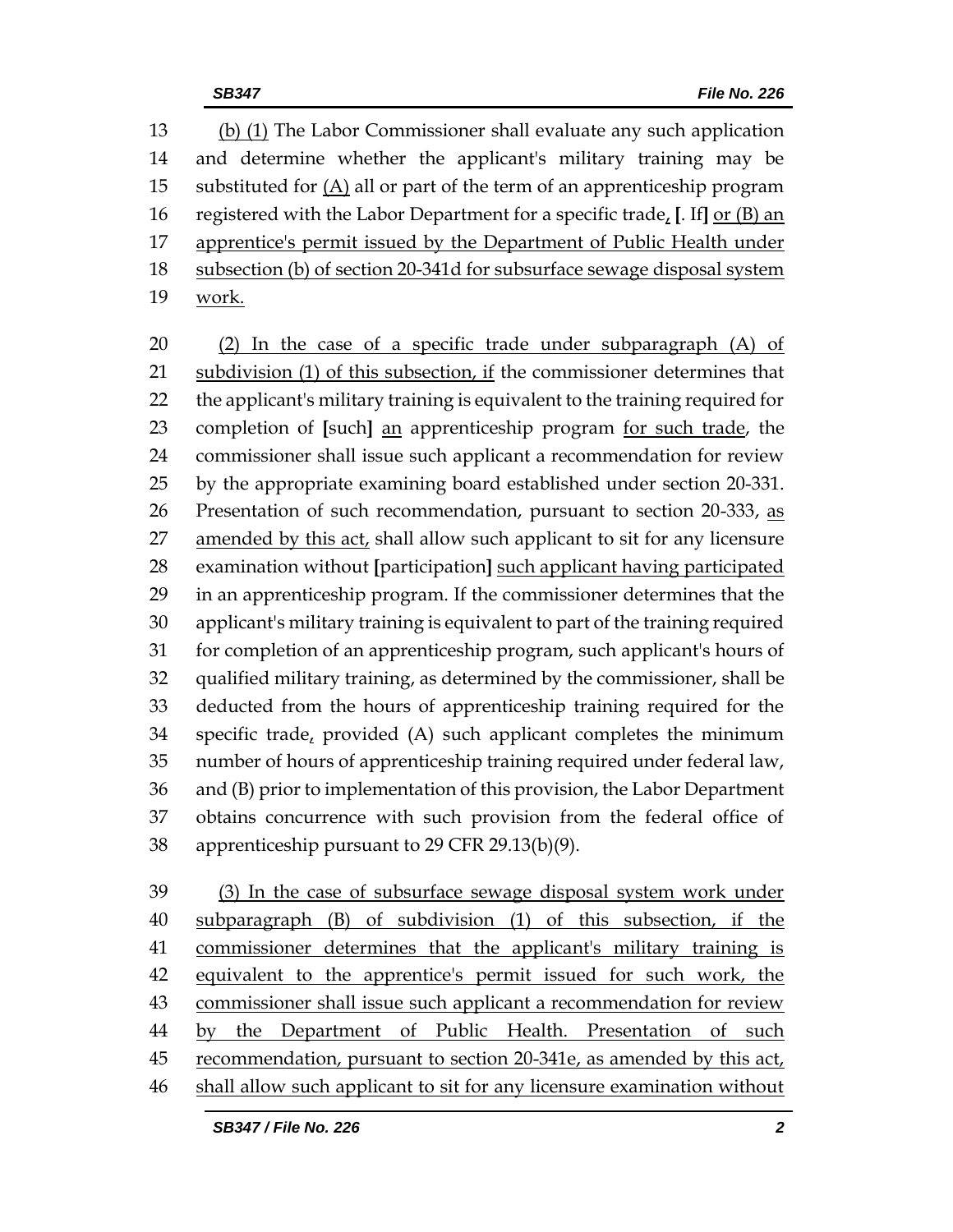#### such applicant having been issued an apprentice's permit.

 (c) For the purposes of this section, "veteran" and "armed forces" have the same meanings as provided in section 27-103, and "military discharge document" has the same meaning as provided in section 1- 219.

 Sec. 2. Section 20-341e of the general statutes is repealed and the following is substituted in lieu thereof (*Effective October 1, 2022*):

 (a) The Department of Public Health shall hold at least four examinations each year, at such times and in such locations as may be convenient. Notice of the time and place of each examination shall be given in writing to each applicant at least ten days prior to the examination. To obtain a license an applicant shall furnish such 59 evidence of competency as said department shall require.  $\underline{A}$  recommendation for review issued pursuant to subdivision (3) of subsection (b) of section 31-22u, as amended by this act, shall be 62 sufficient to demonstrate such competency. The applicant shall satisfy said department that he has the requisite skill to perform the work of a subsurface sewage disposal system installer or cleaner and can comply 65 with all other requirements of this chapter.  $\Delta$  recommendation for review issued pursuant to subdivision (3) of subsection (b) of section 31- 22u, as amended by this act, shall be sufficient to demonstrate that an applicant has such requisite skill and can comply with all other 69 requirements of this chapter and the regulations adopted under this 70 chapter. Upon application to said department for a license, the applicant shall pay to said department a fee of fifty dollars for a subsurface sewage disposal system installer license or twenty dollars for a subsurface 73 sewage disposal system cleaner license. Any such fee shall be waived 74 for persons who present a recommendation for review issued pursuant to subdivision (3) of subsection (b) of section 31-22u, as amended by this 76 act. The applicant shall present himself at the next regular examination.

77 (b) The Department of Public Health shall conduct such written, oral and practical examinations as it deems necessary to test the knowledge of the applicant for a subsurface sewage disposal system installer's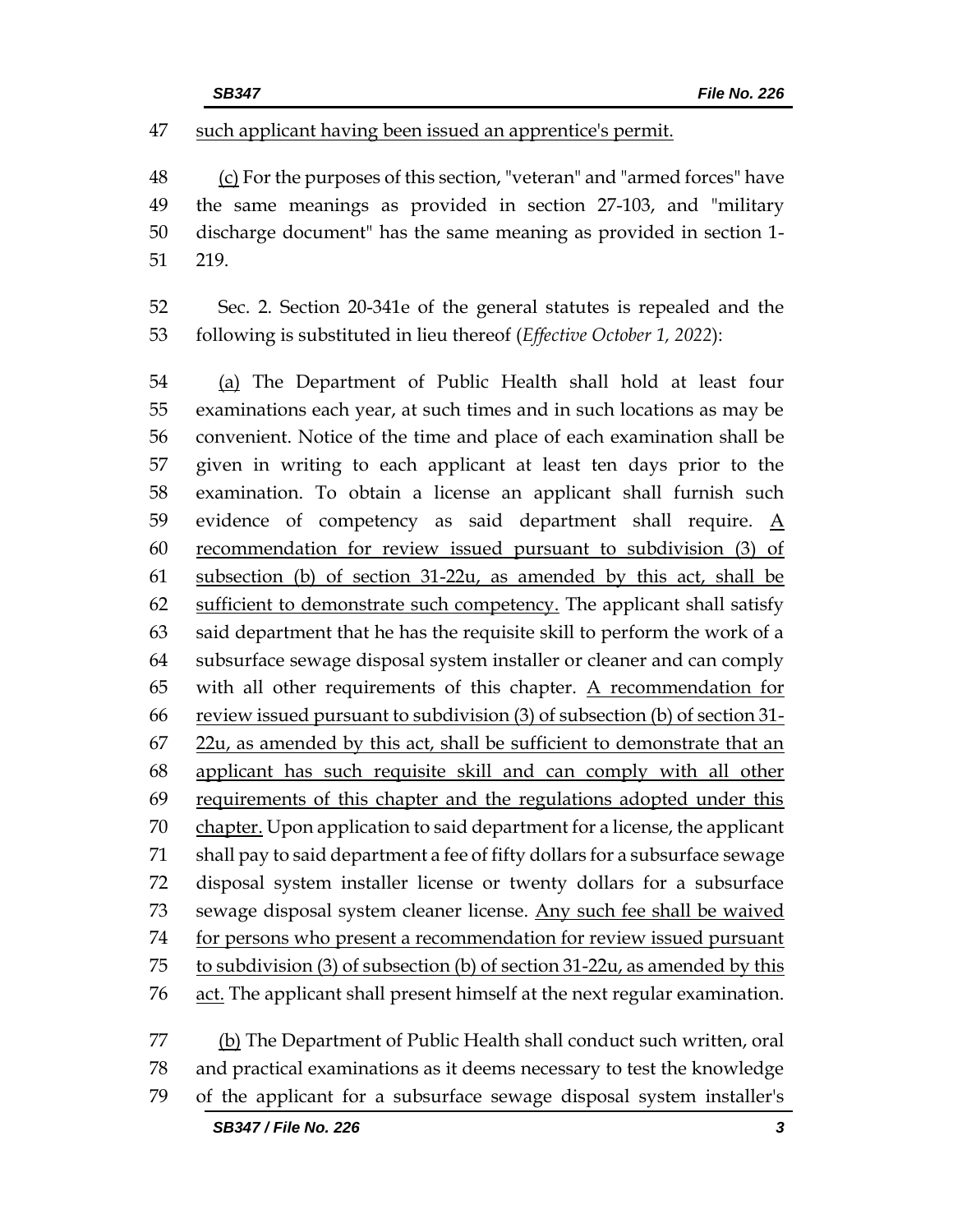license on sewage disposal system construction and installation or to test the knowledge of the applicant for a subsurface sewage disposal system cleaner on subsurface sewage disposal system cleaning and servicing. The department shall allow any applicant who has not been issued an apprentice's permit, but who presents a recommendation for review pursuant to subdivision (3) of subsection (b) of section 31-22u, as amended by this act, to sit for any such examination.

 (c) When an applicant has qualified for a license, the department shall issue to such person a license entitling him to engage in the work or occupation of subsurface sewage disposal system installer or subsurface sewage disposal system cleaner until the date for renewal under section 19a-88. All fees collected by said department shall be promptly transmitted to the State Treasurer.

 Sec. 3. Subsections (a) and (b) of section 20-333 of the 2022 supplement to the general statutes are repealed and the following is substituted in lieu thereof (*Effective October 1, 2022*):

 (a) To obtain a license under this chapter, an applicant shall have attained such applicant's eighteenth birthday and shall furnish such evidence of competency as the appropriate board or the Commissioner of Consumer Protection shall require. A recommendation for review 100 issued pursuant to subdivision (2) of subsection (b) of section 31-22u, as 101 amended by this act, shall be sufficient to demonstrate such competency. The applicant shall satisfy such board or the commissioner that such applicant possesses a diploma or other evidence of graduation from the eighth grade of grammar school, or possesses an equivalent education to be determined on examination and has the requisite skill to perform the work in the trade for which such applicant is applying for a license and can comply with all other requirements of this chapter and the regulations adopted under this chapter. A recommendation for 109 review issued pursuant to subdivision (2) of subsection (b) of section 31- $22u$ , as amended by this act, shall be sufficient to demonstrate that an applicant **[**possesses**]** has such requisite skill and can comply with all other requirements of this chapter and the regulations adopted under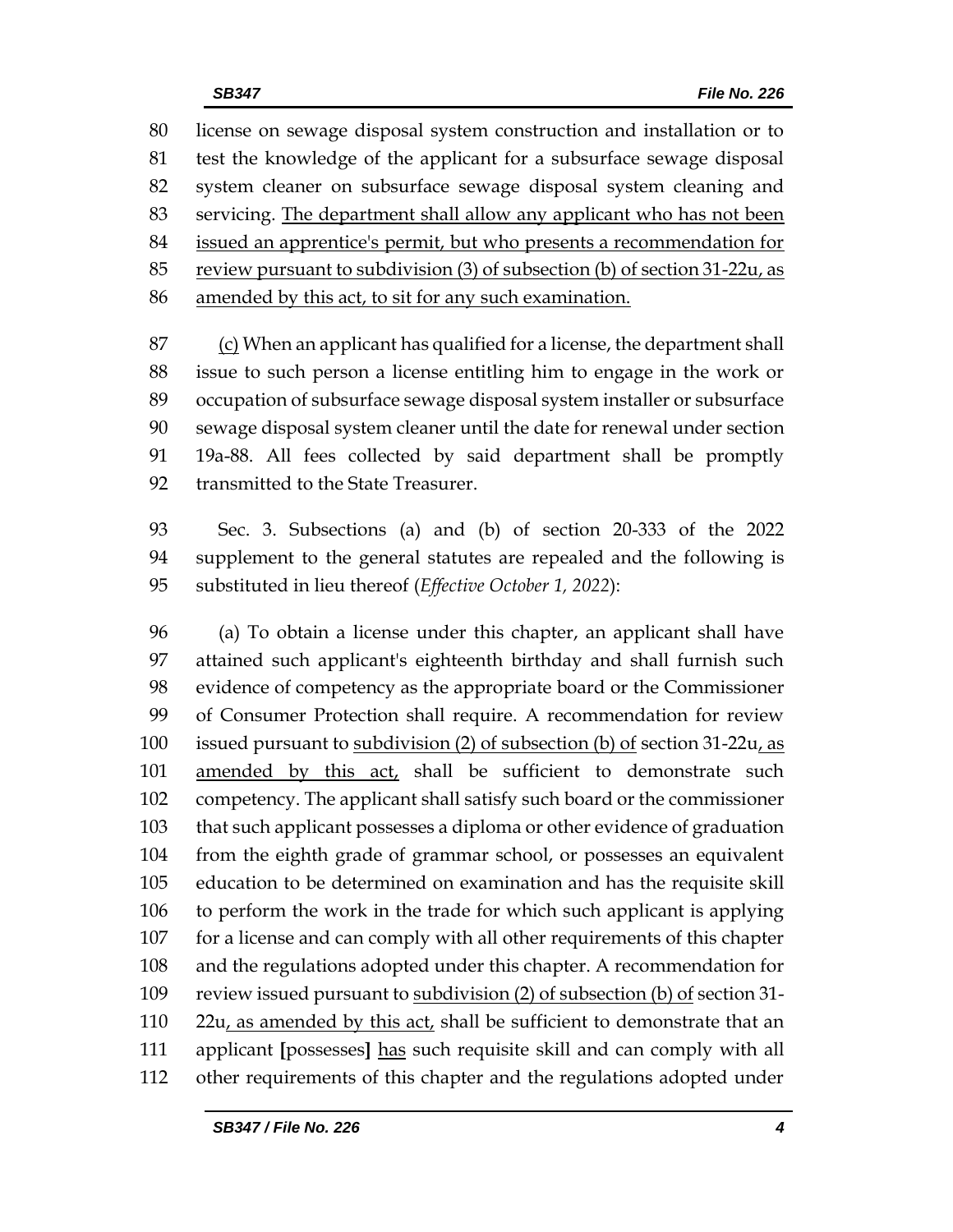this chapter. For any application submitted pursuant to this section that requires a hearing or other action by the applicable examining board or the commissioner, such hearing or other action by the applicable examining board or the commissioner shall occur not later than thirty days after the date of submission for such application. Upon application for any such license, the applicant shall pay to the department a nonrefundable application fee of ninety dollars for a license under subdivisions (2) and (3) of subsection (a) and subdivision (4) of subsection (e) of section 20-334a, or a nonrefundable application fee of one hundred fifty dollars for a license under subdivision (1) of subsection (a), subdivisions (1) and (2) of subsection (b), subdivision (1) of subsection (c) and subdivisions (1), (2) and (3) of subsection (e) of section 20-334a. Any such application fee shall be waived for persons who present a recommendation for review issued pursuant to subdivision (2) of subsection (b) of section 31-22u, as amended by this act.

 (b) The department shall conduct such written, oral and practical examinations as the appropriate board, with the consent of the commissioner, deems necessary to test the knowledge of the applicant in the work for which a license is being sought. The department shall allow any applicant **[**,**]** who has not participated in an apprenticeship 134 program, but who presents a recommendation for review issued pursuant to subdivision (2) of subsection (b) of section 31-22u, as 136 amended by this act, to sit for any such examination. Any person completing the required apprentice training program for a journeyman's license under section 20-334a shall, within thirty days following such completion, apply for a licensure examination given by the department. If an applicant does not pass such licensure examination, the commissioner shall provide each failed applicant with information on how to retake the examination and a report describing the applicant's strengths and weaknesses in such examination. Any apprentice permit issued under section 20-334a to an applicant who fails three licensure examinations in any one-year period shall remain in effect if such applicant applies for and takes the first licensure examination given by the department following the one-year period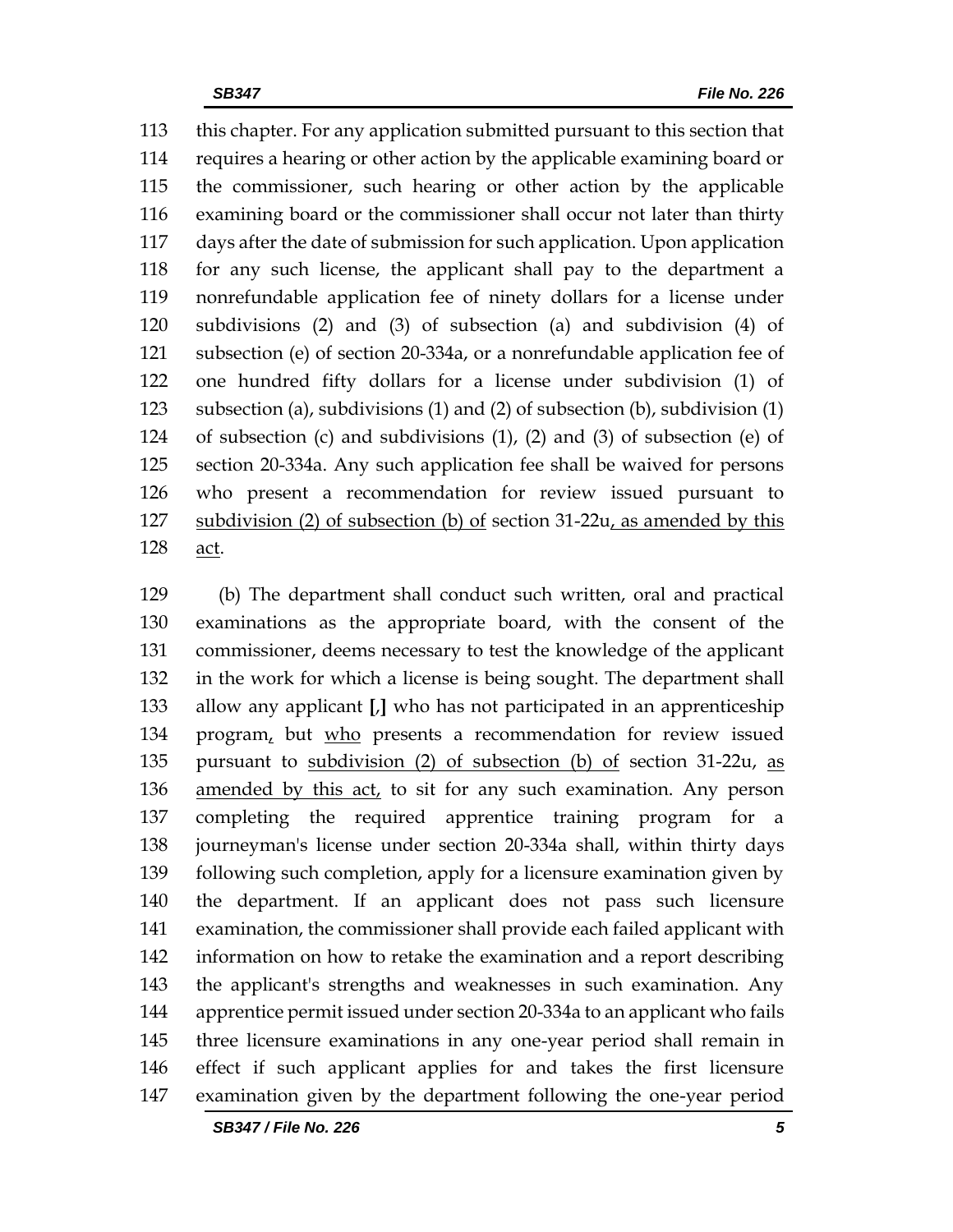- 148 from the date of such applicant's third and last unsuccessful licensure
- 149 examination. Otherwise, such permit shall be revoked as of the date of
- 150 the first examination given by the department following expiration of
- 151 such one-year period.

| This act shall take effect as follows and shall amend the following<br>sections: |                 |                     |  |  |
|----------------------------------------------------------------------------------|-----------------|---------------------|--|--|
| Section 1                                                                        | October 1, 2022 | $31-22u$            |  |  |
| Sec. 2                                                                           | October 1, 2022 | 20-341e             |  |  |
| Sec. 3                                                                           | October 1, 2022 | 20-333(a) and $(b)$ |  |  |

*VA Joint Favorable*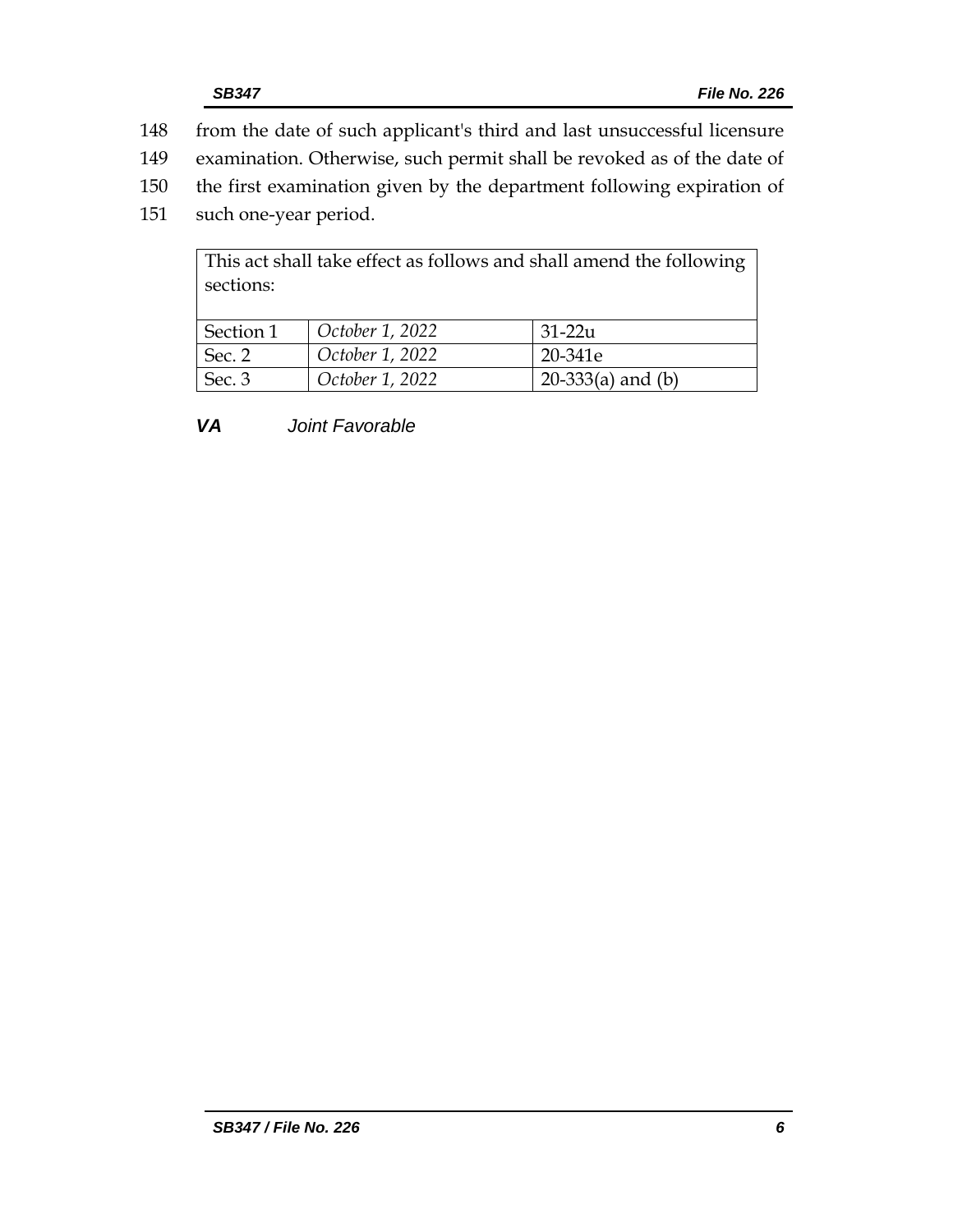*The following Fiscal Impact Statement and Bill Analysis are prepared for the benefit of the members of the General Assembly, solely for purposes of information, summarization and explanation and do not represent the intent of the General Assembly or either chamber thereof for any purpose. In general,*  fiscal impacts are based upon a variety of informational sources, including the analyst's professional *knowledge. Whenever applicable, agency data is consulted as part of the analysis, however final products do not necessarily reflect an assessment from any specific department.*

### *OFA Fiscal Note*

#### *State Impact:*

| <b>Agency Affected</b> | <b>Fund-Effect</b> | FY 23 \$  | FY 24 \$  |
|------------------------|--------------------|-----------|-----------|
| Public Health, Dept.   | GF - Revenue       | Potential | Potential |
|                        | Loss               | Minimal   | Minimal   |

Note: GF=General Fund

#### *Municipal Impact:* None

#### *Explanation*

The bill, which expands a military experience substitution program to subsurface sewage disposal system installer or cleaner licensing exams and provides a waiver of associated license fees, results in a potential minimal revenue loss to the General Fund beginning in FY 23.

The license fees are \$50 for an installer license and \$20 for a cleaner license. The aggregate annual revenue loss is dependent on the number of participants in the program each year.

### *The Out Years*

The annualized ongoing fiscal impact identified above would continue into the future subject to fluctuation in the number of applicants.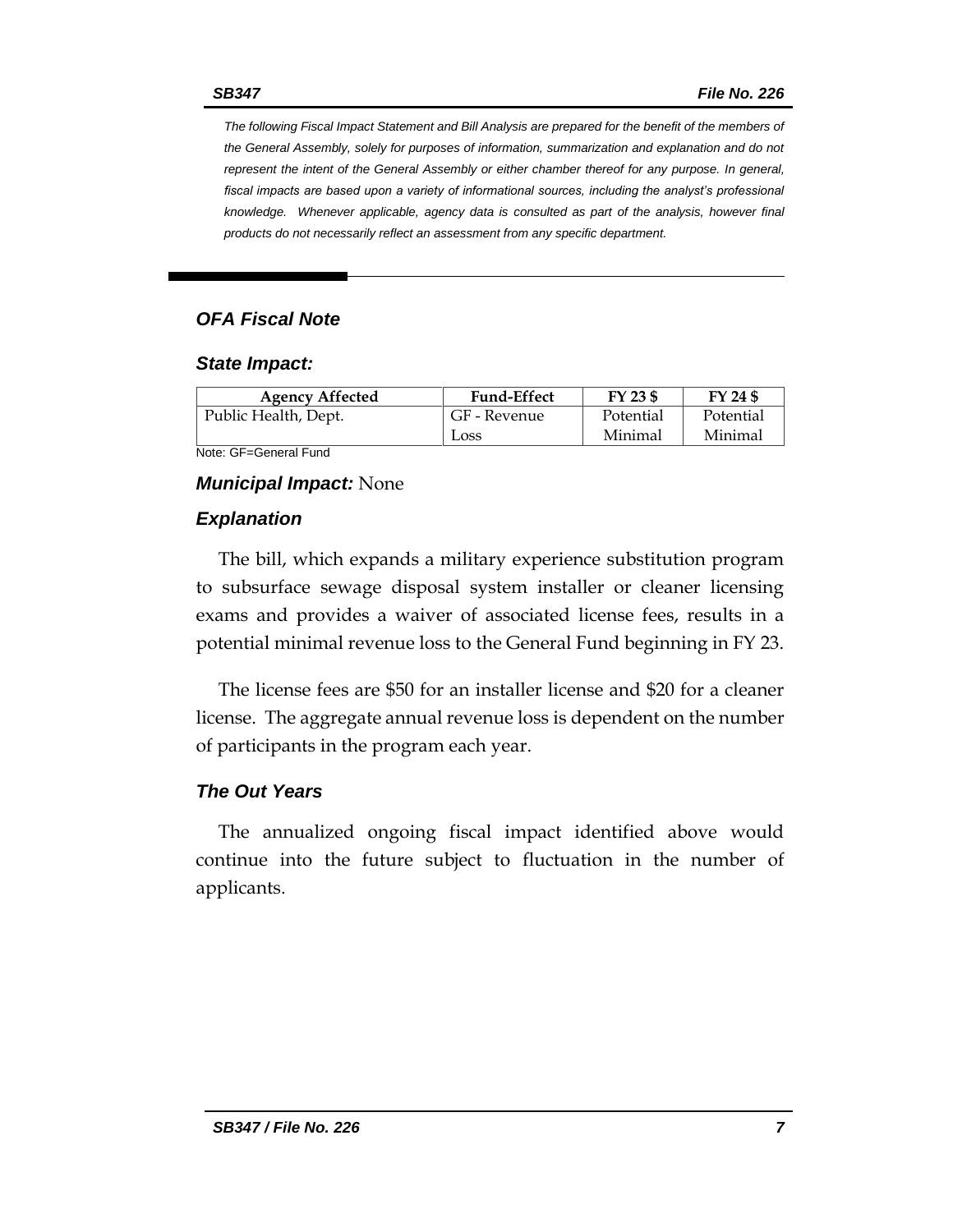# **OLR Bill Analysis**

**SB 347**

### *AN ACT CREDITING MILITARY TRAINING AND EXPERIENCE TOWARD CERTAIN LICENSES RELATED TO SUBSURFACE SEWAGE DISPOSAL SYSTEMS.*

## **SUMMARY**

This bill establishes a process by which someone with military experience may qualify to sit for the Department of Public Health (DPH) subsurface sewage disposal system installer or cleaner licensing exam without having to obtain an apprentice's permit first (see BACKGROUND and COMMENT).

Existing law allows a person, within two years of discharge from the armed forces, to apply to the labor department's apprenticeship training program to have his or her military experience satisfy requirements for conducting certain trades in Connecticut. The bill includes a DPH apprenticeship permit for subsurface sewage disposal work as a qualification for which the labor commissioner may substitute someone's military experience.

Under the bill, if the labor commissioner determines that an applicant's military training is equivalent to the DPH apprentice permit for subsurface sewage disposal system work, she must issue the applicant a recommendation for review by DPH. The bill (1) requires DPH to allow an applicant with the recommendation to take the licensure examination without having to obtain an apprentice's permit and (2) specifies that the recommendation is sufficient to show competency, requisite skill, and the ability to comply with applicable laws and regulations. For these applicants, the bill also waives the \$50 installer license fee and \$20 cleaner license fee.

Lastly, the bill makes technical and conforming changes.